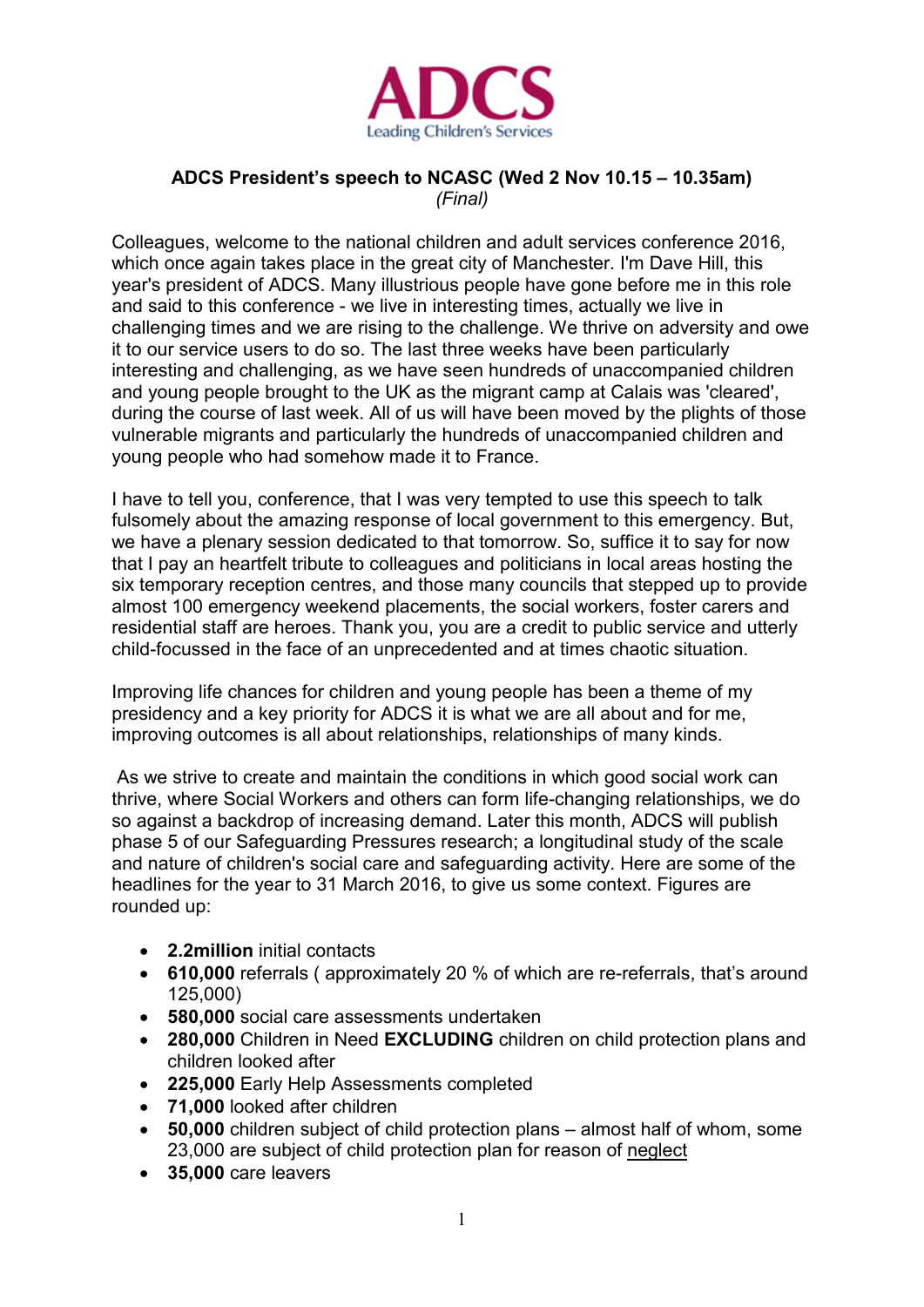

• **4,500** UASCs, although far more were supported at some point during the year 2015/16. And of course, this number now pales into insignificance, as an ADCS themed report on unaccompanied asylum seeking and refugee children, to be published tomorrow will illustrate.

It's in that context that our social care staff, indeed our wider workforces are working to create the conditions in which to form meaningful and sustainable relationships with children, young people, their families and carers. As corporate parents, we in local government have a particular responsibility to children in care – all 71,000 of them…and counting. How can we ensure, given the ever rising demand, that we do our very best for children in care and care leavers.

Well, don't be disheartened, we are doing it. Every one of us in this room knows only too well how important positive and meaningful relationships are to children, particularly children and young people in care. It is these relationships that children tell us they value most and can help them overcome challenges in life. Let me show you a short video made from contributions from children in care councils and indeed, individual children in care themselves, they describe whom in the care system has made the most difference to their lives.

CUE VT [video runs for approx. 7 minutes]

...powerful isn't it, conference?

A significant proportion of those 71,000+ children in care, and those we have taken into care since 31 March, including unaccompanied vulnerable children and young people from the camp at Calais, become, eventually, our care leavers. And it is here that another set of our challenges, and costs lie. Last week was national care leavers' week and that caused me to reflect on something I did in my past that I was particularly proud of. Many moons ago when I worked for Westminster Council, I established a leaving care service, one of the first of its kind. One of the drivers for doing so was that we wanted to create what we would now call 'resilience' in our care leavers, helping them to become independent adults able to cope with their often dysfunctional family relationships. Of course, leaving care services are now statutory in local government and I am delighted by that. I also welcomed the publication in July of the government's refreshed care leavers' strategy – an indication that central government takes its role seriously. We can and must do better for care leavers. But how can we hope to do so whilst we take more and more children into care?

As corporate parents I think that local government should lead the debate about taking fewer children into care and doing even better for those children that we do take into care. But how do we get to that turning point safely? We've got to change the shape of children's social care not through the lens of the government's touching faith in structural reform, but by investing in prevention and early help. For a while of course, maybe 2-3 years, you have to double invest – money into early help and money into statutory child protection work, but eventually the balance can begin to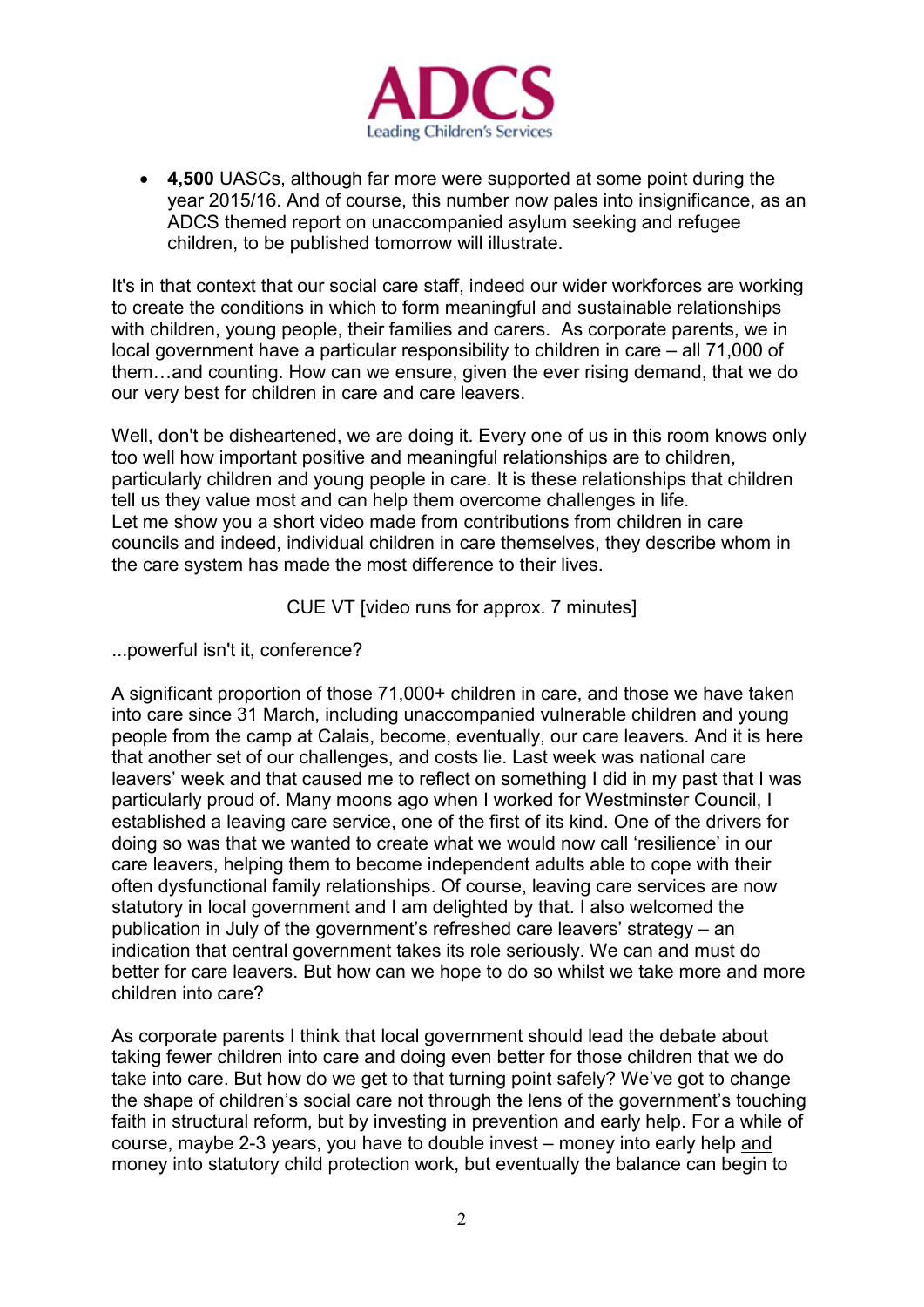

shift. Less child protection work, fewer children in care resulting in more manageable caseloads for Social Workers meaning they are better able to achieve continuity in case-holding, form meaningful sustainable relationships with children and families and thereby make more meaningful, lasting interventions in the lives of children, young people and their families.

Many of those interventions can then be predicated upon breaking the cycle of adult disadvantage, of improving the ability of adults to care effectively for their children, thus preventing some from coming into care.

When we asked our social workers in Essex, four years ago, who wanted to spend more than 80% of their working lives in direct contact with children and families we were inundated with applications for some new teams. How we use relationships as the most powerful tool of change it brings about profound and lasting positive change.

Conference, I've been talking about some of the relationships that can make a big difference to children's lives. I'd like to end on the macro level if I may, and talk a little about the relationship between international governments and the relationship between UK central and local governments.

The relationship between our own government and the French has been front and fore as the appalling conditions in the migrant camp in Calais have hit the headlines on a daily basis. Having been involved alongside LGA colleagues in Gold calls with Home Office and DfE officials of late, I have been taken aback as to how little the French government has known about the number of unaccompanied children living in the camp. Call me naïve, but we haven't Brexited Europe yet, how hard is it to share information that would have allowed UK local authorities to plan for the staged arrival of unaccompanied children, instead of crisis managing urgent arrivals, as we have had to do?

Conference we live in a world that is too binary, remain or Brexit, academies or state schools, in care or in family, central versus local, these binary positions need to give way to a much greater collaboration for the common good and strong partnerships that work with and for families and their children, this applies equally to the adults world and our colleagues in ADASS, where NHS and social care funding continues to be too binary.

And what of the relationship here at home between central and local government? I think elements of central government do understand the crucial and unique role of local government as the shaper of places, places where children and young people are at the heart of everything we do. There is not only a moral argument for childcentric policy development, but frankly an economic imperative too, to ensure all public services improve opportunities and outcomes for our children, who will, afterall be the tax-payers of the future, the Social Workers of the future, the government Ministers of the future.